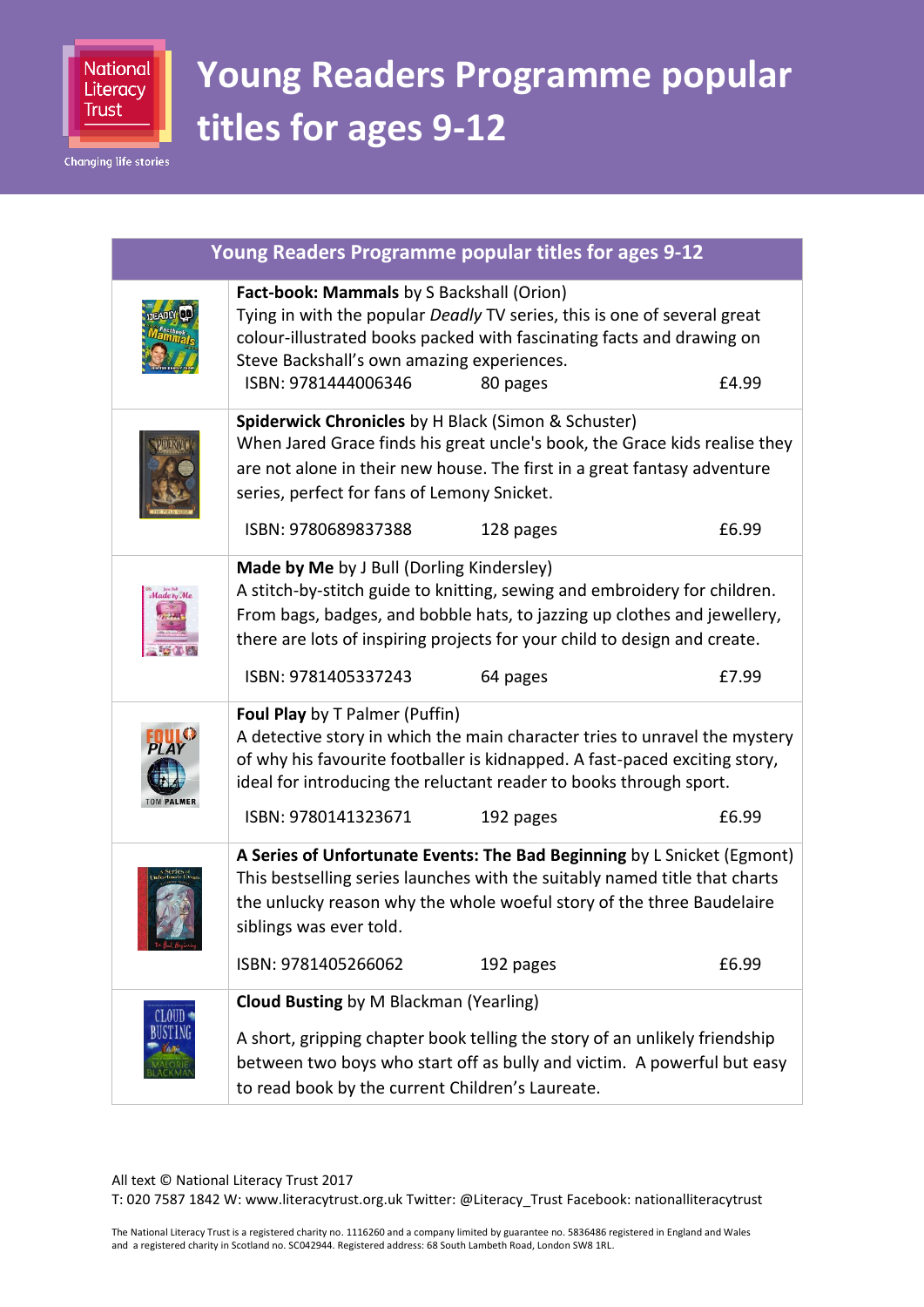| A.N.T.I.D.O.T.E. by M Blackman (Corgi)                                                                                                                                                                                                                                                          | It's a normal Friday evening for Elliot until the police knock on the door.<br>Elliot can hardly believe it. His mum's a secretary, isn't she? Not a spy! |       |
|-------------------------------------------------------------------------------------------------------------------------------------------------------------------------------------------------------------------------------------------------------------------------------------------------|-----------------------------------------------------------------------------------------------------------------------------------------------------------|-------|
| Exciting fiction from a very popular author.<br>ISBN: 9780552551687                                                                                                                                                                                                                             | 197 pages                                                                                                                                                 | £5.99 |
| Artichoke Hearts by S Brahmachari (Macmillan)<br>for more confident readers aged 11+.<br>ISBN: 9780330517911                                                                                                                                                                                    | 12-year-old Mira is dealing with her Nana's illness when she meets the<br>mysterious Jide. An award-winning coming-of-age novel recommended<br>336 pages  | £6.99 |
| Marshmallow Skye by C Cassidy (Puffin)<br>The second installment of the Chocolate Box Girls series features Skye<br>and her bid to step out of her twin sister's shadow. This book from 'The<br>Queen of Teen' is ideal for keen readers aged 11+.<br>ISBN: 9780141325248<br>£6.99<br>304 pages |                                                                                                                                                           |       |

| Young Readers Programme popular titles for ages 9-12 |                                                                                                                                                                                                           |                                                                                                                                                                                                                              |       |
|------------------------------------------------------|-----------------------------------------------------------------------------------------------------------------------------------------------------------------------------------------------------------|------------------------------------------------------------------------------------------------------------------------------------------------------------------------------------------------------------------------------|-------|
|                                                      | Animals on the Edge: Penguin by A Claybourne                                                                                                                                                              |                                                                                                                                                                                                                              |       |
|                                                      |                                                                                                                                                                                                           | Penguins are amazing creatures, but they are at risk in the wild. Readers<br>can become a penguin expert and discover where they live, what they<br>eat and how different organisations are trying to help penguins survive. |       |
|                                                      | ISBN: 9781408149607                                                                                                                                                                                       | 48 pages                                                                                                                                                                                                                     | £5.99 |
|                                                      | <b>Z. Rex</b> by S Cole (Red Fox)                                                                                                                                                                         |                                                                                                                                                                                                                              |       |
|                                                      | More grown-up adventure from the author of the popular Astrosaurs<br>series, this has been described as "Alex Rider meets Jurassic Park". A<br>good bridge between chapter books and young adult fiction. |                                                                                                                                                                                                                              |       |
|                                                      | ISBN: 9781862307773                                                                                                                                                                                       | 272 pages                                                                                                                                                                                                                    | £5.99 |
|                                                      | <b>Magic Ink</b> by S Cole (Simon & Schuster)                                                                                                                                                             |                                                                                                                                                                                                                              |       |
|                                                      | and cartoon drawing that will appeal to younger readers.                                                                                                                                                  | When Stewart Penders starts drawing with some mysterious ink he<br>found, his artwork springs into life. A brilliant blend of comedy and action                                                                              |       |
|                                                      | ISBN: 9780857078704                                                                                                                                                                                       | 320 pages                                                                                                                                                                                                                    | £6.99 |

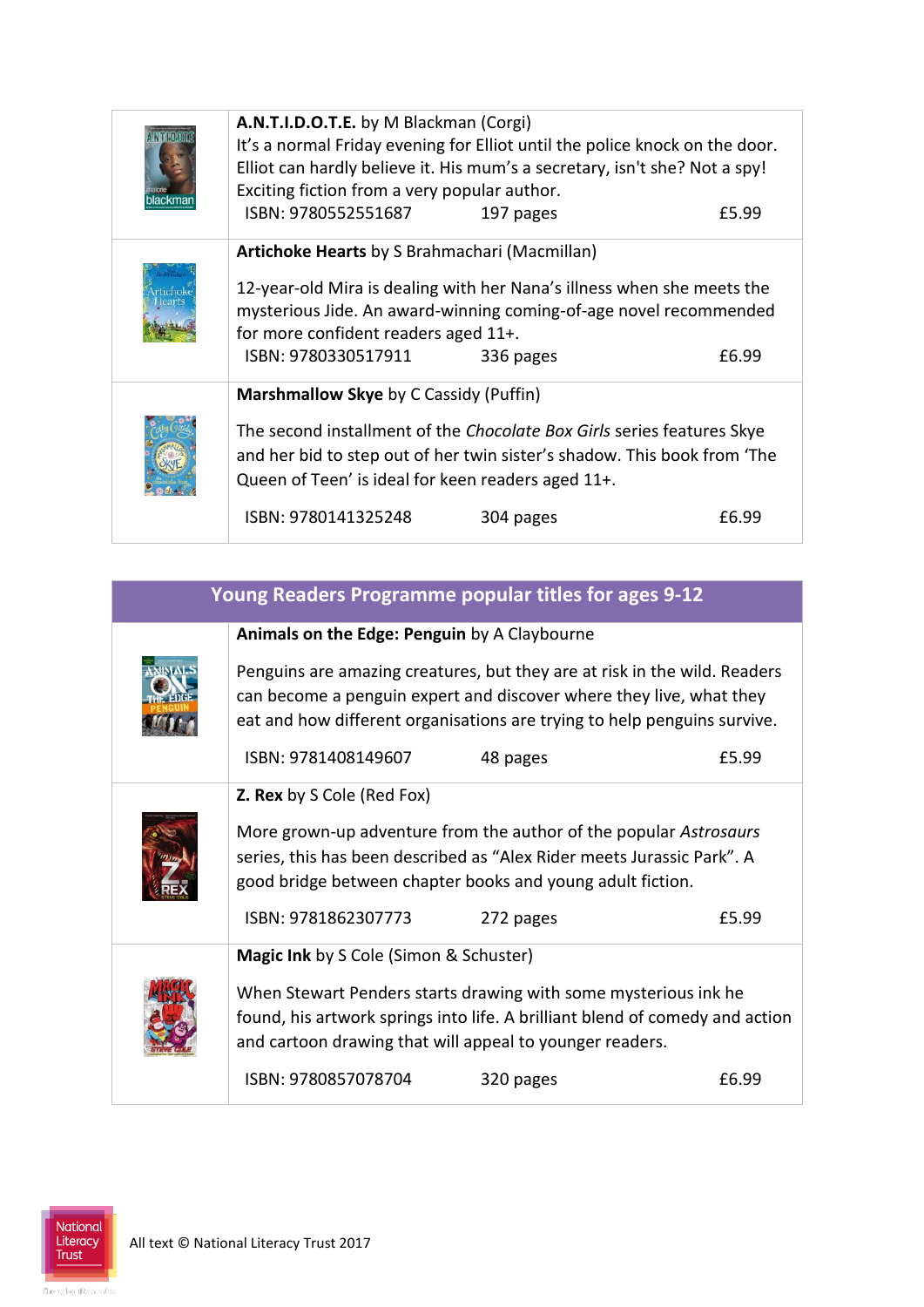| Ultimate Survival Guide for Kids by T Connell (QED)                                                                                         |                                                                             |       |
|---------------------------------------------------------------------------------------------------------------------------------------------|-----------------------------------------------------------------------------|-------|
| Adventurous types will find this book packed with hundreds of top tips                                                                      |                                                                             |       |
| and starting a fire to escaping from sharks and crocodiles.                                                                                 | and colour diagrams, covering everything from building a basic shelter      |       |
|                                                                                                                                             |                                                                             |       |
| ISBN: 9781781716809                                                                                                                         | 96 pages                                                                    | £7.99 |
| Darcy Burdock by L Dockrill (Corgi Childrens)                                                                                               |                                                                             |       |
|                                                                                                                                             | Nearly 11-year-old Darcy is a feisty, fun, strong female character. In this |       |
| writer - a fun, light-hearted read for cool 'tweens'.                                                                                       | book, she introduces her family, friends, pet lamb and ambitions to be a    |       |
|                                                                                                                                             |                                                                             |       |
| ISBN: 9780552566070                                                                                                                         | 288 pages                                                                   | £6.99 |
| World's Fastest Cars by R Dredge (Haynes)                                                                                                   |                                                                             |       |
|                                                                                                                                             | A pocket-sized, colour-illustrated manual, this is a must for car fans and  |       |
| includes dangerous animals and football stars.                                                                                              | may also appeal to less keen readers. One of a new series that also         |       |
| ISBN: 9781844259656                                                                                                                         | 128 pages                                                                   | £4.99 |
|                                                                                                                                             |                                                                             |       |
| <b>Small Change for Stuart by L Evans (Corgi Childrens)</b>                                                                                 |                                                                             |       |
| Shortlisted for several awards, this book is a perfect blend of magic and<br>comedy for ages 8 and over. Stuart's summer becomes a lot more |                                                                             |       |
|                                                                                                                                             | exciting when he tries to track down his magician uncle's workshop.         |       |
| ISBN: 9780552561693                                                                                                                         | 288 pages                                                                   | £5.99 |
| Fortunately, the Milk by N Gaiman (Bloomsbury)                                                                                              |                                                                             |       |
|                                                                                                                                             | Children of all ages will be swept along laughing with glee as Dad tries to |       |
|                                                                                                                                             | get the milk homeand possibly save the universe along the way, in this      |       |
| spell-binding story from award-winning Neil Gaiman.                                                                                         |                                                                             |       |
| ISBN: 9781408841792                                                                                                                         | 160 pages                                                                   | £5.99 |
| <b>Operation Bunny by S Gardner (Orion)</b>                                                                                                 |                                                                             |       |
| There's mystery, magic, humour and adventure in this quirky new series                                                                      |                                                                             |       |
| set in a fairy detective agency. Perfect for young fans of all things magical                                                               |                                                                             |       |
|                                                                                                                                             |                                                                             |       |
| and who want a more challenging story.                                                                                                      |                                                                             |       |
| ISBN: 9781444003727                                                                                                                         | 192 pages                                                                   | £5.99 |
|                                                                                                                                             |                                                                             |       |

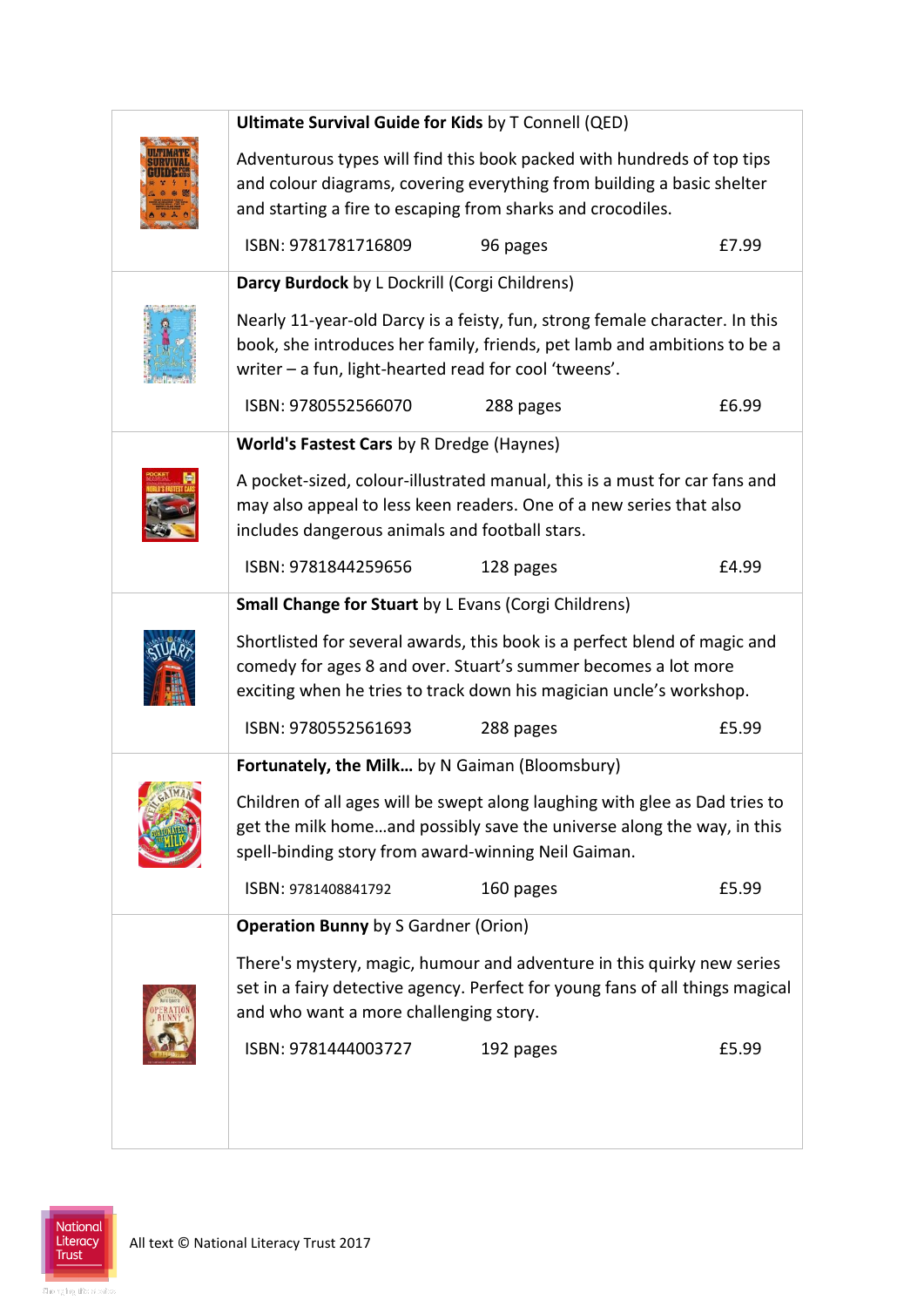| Young Readers Programme popular titles for ages 9-12 |                                                                                                                                                                                                                                |                                                                                                                                                                                                                          |       |
|------------------------------------------------------|--------------------------------------------------------------------------------------------------------------------------------------------------------------------------------------------------------------------------------|--------------------------------------------------------------------------------------------------------------------------------------------------------------------------------------------------------------------------|-------|
|                                                      | Tall Story by C Gourlay (David Fickling)                                                                                                                                                                                       |                                                                                                                                                                                                                          |       |
|                                                      | sibling relationship and the clash of two different cultures.                                                                                                                                                                  | Andi's long-lost brother Bernardo is not what he seems, he is a hero with<br>an amazing story to tell. A warm, funny and moving debut novel about a                                                                      |       |
|                                                      | ISBN: 9781849920391                                                                                                                                                                                                            | 304 pages                                                                                                                                                                                                                | £5.99 |
|                                                      | Atticus Claw Breaks the Law by J Gray (Faber & Faber)                                                                                                                                                                          |                                                                                                                                                                                                                          |       |
|                                                      |                                                                                                                                                                                                                                | When the world's greatest cat burglar, Atticus Claw, receives a<br>mysterious message inviting him to a meeting in a sleepy coastal town,<br>he packs his bags and sets off. A witty story with great animal characters. |       |
|                                                      | ISBN: 9780571284498                                                                                                                                                                                                            | 224 pages                                                                                                                                                                                                                | £5.99 |
|                                                      | The Princess and the Foal by S Gregg (Harper Collins)                                                                                                                                                                          |                                                                                                                                                                                                                          |       |
|                                                      | A novel of heart and courage inspired by the incredible story of a real-life<br>princess and the foal she loves. Princess Haya loves her family more than<br>anything so when tragedy strikes at its heart, she is devastated. |                                                                                                                                                                                                                          |       |
|                                                      | ISBN: 9780007469048                                                                                                                                                                                                            | 288 pages                                                                                                                                                                                                                | £6.99 |
|                                                      | <b>Simpsons Comics Shake Up by M Groening (Titan)</b>                                                                                                                                                                          |                                                                                                                                                                                                                          |       |
|                                                      | One of a series of popular comic-style editions featuring America's first<br>family of fun. Fans of Homer, Marge, Bart, Lisa and Maggie will enjoy<br>following their hilarious adventures in this comic book.                 |                                                                                                                                                                                                                          |       |
|                                                      | ISBN: 9781783290703                                                                                                                                                                                                            | 176 pages                                                                                                                                                                                                                | £9.99 |
|                                                      | Stormbreaker by A Horowitz (Walker)                                                                                                                                                                                            |                                                                                                                                                                                                                          |       |
|                                                      | in the series, he pits his wits against a sinister organisation.                                                                                                                                                               | A graphic novel version of the bestselling stories of boy spy Alex Rider,<br>forcibly recruited into MI6 following the death of his guardian. In this first                                                              |       |
|                                                      | ISBN: 9781406340662                                                                                                                                                                                                            | 144 pages                                                                                                                                                                                                                | £9.99 |
|                                                      | Wild Boy by RL Jones (Walker)                                                                                                                                                                                                  |                                                                                                                                                                                                                          |       |
|                                                      |                                                                                                                                                                                                                                | A mystery-adventure story for 9+ readers set in the seamy, smoggy<br>underworld of Victorian London following the story of a boy covered in<br>hair, raised as a monster, condemned to life in a travelling freak show.  |       |
|                                                      | ISBN: 9781406354096                                                                                                                                                                                                            | 304 pages                                                                                                                                                                                                                | £6.99 |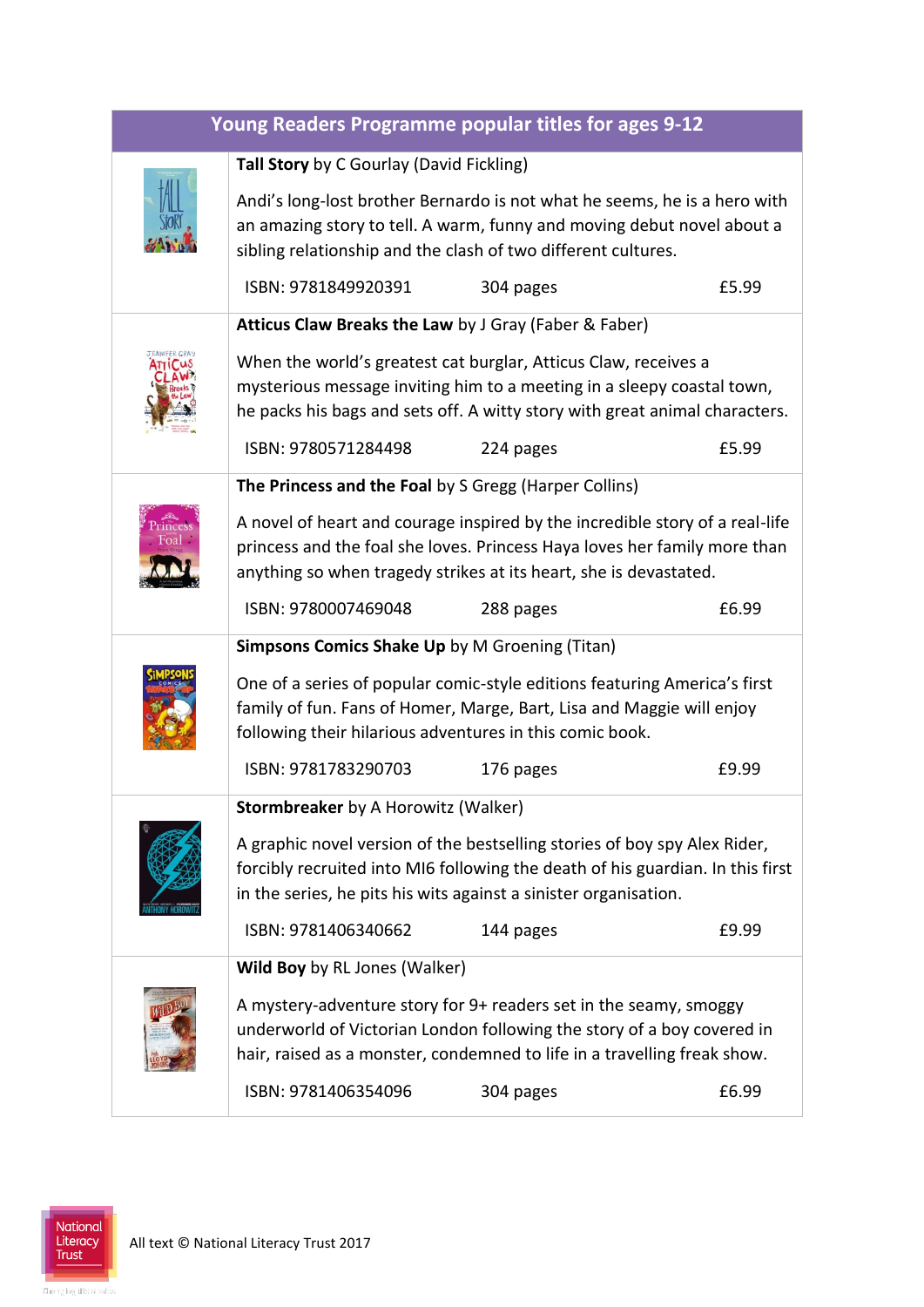| History of Space by S Kindberg (Bloomsbury)                 |                                                                                                                                                                                                                                   |       |  |
|-------------------------------------------------------------|-----------------------------------------------------------------------------------------------------------------------------------------------------------------------------------------------------------------------------------|-------|--|
|                                                             | A fantastic book for all space and science fans, this relates the history of<br>mankind's fascination with the universe through a mixture of innovative                                                                           |       |  |
| comic-style illustrations and entertaining text.            |                                                                                                                                                                                                                                   |       |  |
| ISBN: 9780747594321                                         | 96 pages                                                                                                                                                                                                                          | £6.99 |  |
| Wimpy Kid: Do It Yourself Book by J Kinney (Puffin)         |                                                                                                                                                                                                                                   |       |  |
| your own Wimpy Kid journal, just like Greg.                 | Now everyone can have their own Wimpy Kid diary! Draw your own<br>cartoons, fill in facts and lists, check out the full-colour comics and write                                                                                   |       |  |
| ISBN: 9780141339665                                         | 224 pages                                                                                                                                                                                                                         | £6.99 |  |
| Oranges in No-Mans Land by E Laird (Macmillan)              |                                                                                                                                                                                                                                   |       |  |
|                                                             | A gripping story by a multi-award winning author telling the story of ten-<br>year-old Ayesha, who must risk death to make a lifesaving dash through<br>war-torn Beirut to fetch medicine for her desperately ill granny.         |       |  |
| ISBN: 9780330445580                                         | 128 pages                                                                                                                                                                                                                         | £4.99 |  |
|                                                             |                                                                                                                                                                                                                                   |       |  |
|                                                             | Young Readers Programme popular titles for ages 9-12                                                                                                                                                                              |       |  |
| Kingdom of the Wicked by D Landy (Harper Collins)           |                                                                                                                                                                                                                                   |       |  |
| in this tale fighting a mysterious outbreak of fatal magic. | The seventh book in the incredibly popular thriller-comedy-horror-crime-<br>adventure series, starring dapper dead detective, Skulduggery Pleasant,                                                                               |       |  |
| ISBN: 9780007480210                                         | 608 pages                                                                                                                                                                                                                         | £7.99 |  |
| The Spin by R Lisle (Hot Key)                               |                                                                                                                                                                                                                                   |       |  |
| skivvy with dreams of becoming a sky-rider.                 | A magical and action packed adventure in a cleverly created 'other world'<br>full of delightful characters. The story follows orphan Stormy, a kitchen                                                                            |       |  |
| ISBN: 9781471400230                                         | 368 pages                                                                                                                                                                                                                         | £5.99 |  |
| <b>Shine</b> by K Maryon (Harper Collins)                   |                                                                                                                                                                                                                                   |       |  |
|                                                             | 12 year-old Tiff's mum is always coming home with exciting new stuff.<br>Tiff loves it, until her mum is caught as a thief and Tiff is packed off to live<br>with relatives on the Island of Sark. A great 'tween' fiction novel. |       |  |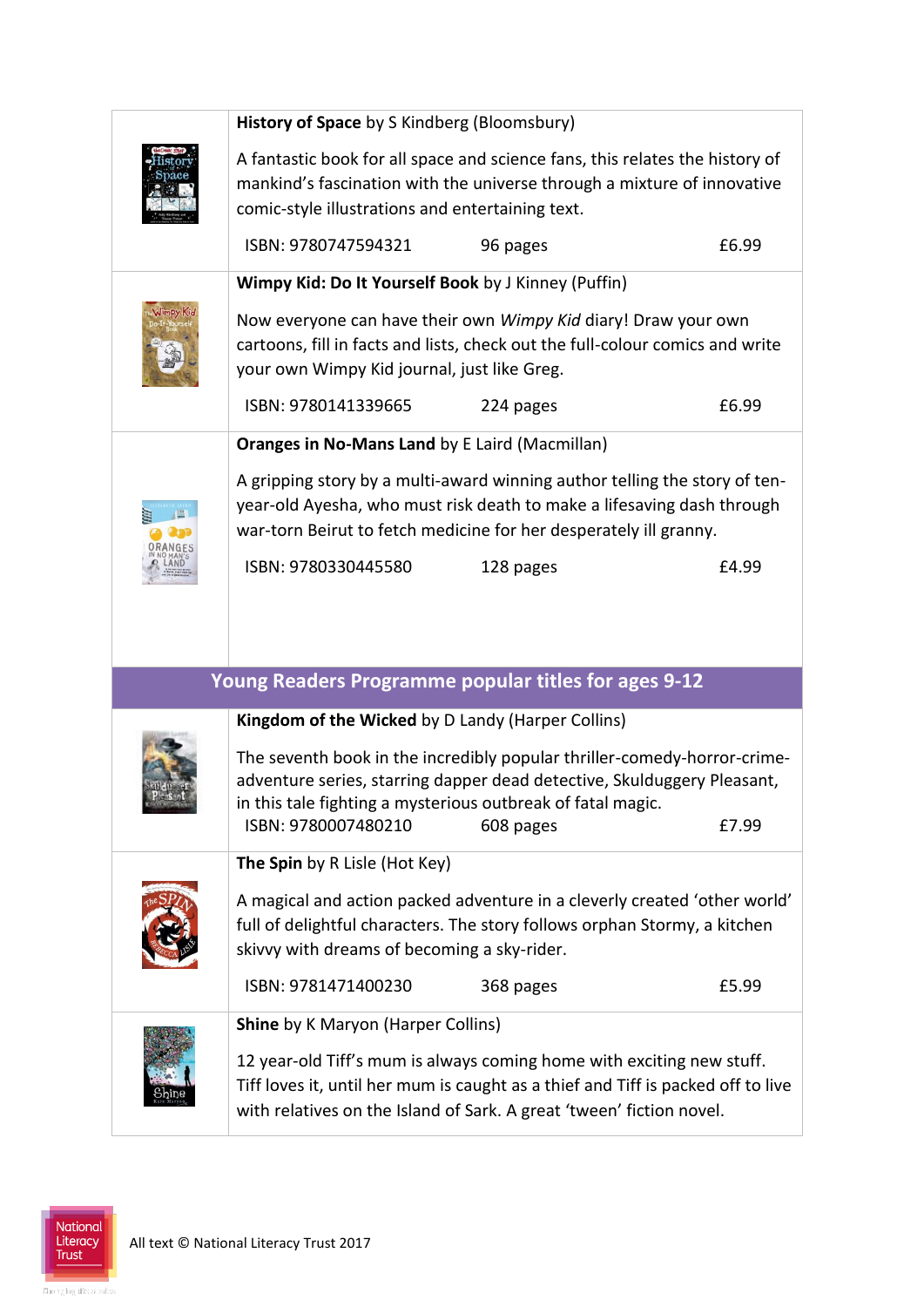| <b>Shouty Kid by S Mayle (Harper Collins)</b><br>Written in the format of letters, email and texts, this book follows the<br>trials of Harry Riddles life as he tries to find money to make his mega-<br>amazing zombie movie. Perfect for fans of Barry Loser and Tom Gates.<br>ISBN: 9780007531882<br>£6.99<br>400 pages<br>Itch by S Mayo (Corgi)<br>Itch is an accidental, accident-prone hero. Science is his weapon and<br>elements are his gadgets. All-action adventure perfect for fans of Alex<br>Rider and Young Bond.<br>ISBN: 9780552565509<br>£6.99<br>432 pages<br>May Contain Nuts by J Meres (Orchard)<br>Fans of Wimpy Kid will enjoy the World of Norm series, which also<br>manages to turn the trials of raging hormones and family woes into<br>hilarious humour (written by a former stand-up comedian).<br>ISBN: 9781408313039<br>£6.99<br>304 pages<br><b>Drawing Cartoons by A Milbourne</b><br>A small but inspirational spiral-bound book packed with ideas for anyone<br>inspired by the Wimpy Kid/Tom Gates-style books to try their own hand<br>at cartooning. Lots of ideas and clear illustrations.<br>ISBN: 9781409508960<br>64 pages<br>£7.99<br>Alex, The Dog and the Unopenable Door by A Montgomery (Faber)<br>Fans of Roald Dahl, Lemony Snicket, Beast Quest and Harry Potter will<br>enjoy this quirky adventure story as Alex and his trusty sidekick (a talking<br>dog) try to solve the mystery of the unopenable door.<br>ISBN: 9780571294619<br>352 pages<br>£6.99<br>The Butterfly Lion by M Morpurgo (Harper Collins)<br>A heart warming and moving story of a young boy who rescues an<br>nomur2<br>orphaned white lion cub from the African bush. Short chapters make this<br>an accessible story for less confident readers.<br>ISBN: 9780006751038<br>£5.99<br>128 pages | ISBN: 9780007433179 | 256 pages | £6.99 |
|------------------------------------------------------------------------------------------------------------------------------------------------------------------------------------------------------------------------------------------------------------------------------------------------------------------------------------------------------------------------------------------------------------------------------------------------------------------------------------------------------------------------------------------------------------------------------------------------------------------------------------------------------------------------------------------------------------------------------------------------------------------------------------------------------------------------------------------------------------------------------------------------------------------------------------------------------------------------------------------------------------------------------------------------------------------------------------------------------------------------------------------------------------------------------------------------------------------------------------------------------------------------------------------------------------------------------------------------------------------------------------------------------------------------------------------------------------------------------------------------------------------------------------------------------------------------------------------------------------------------------------------------------------------------------------------------------------------------------------------------------------------------------------------------------------------------------|---------------------|-----------|-------|
|                                                                                                                                                                                                                                                                                                                                                                                                                                                                                                                                                                                                                                                                                                                                                                                                                                                                                                                                                                                                                                                                                                                                                                                                                                                                                                                                                                                                                                                                                                                                                                                                                                                                                                                                                                                                                              |                     |           |       |
|                                                                                                                                                                                                                                                                                                                                                                                                                                                                                                                                                                                                                                                                                                                                                                                                                                                                                                                                                                                                                                                                                                                                                                                                                                                                                                                                                                                                                                                                                                                                                                                                                                                                                                                                                                                                                              |                     |           |       |
|                                                                                                                                                                                                                                                                                                                                                                                                                                                                                                                                                                                                                                                                                                                                                                                                                                                                                                                                                                                                                                                                                                                                                                                                                                                                                                                                                                                                                                                                                                                                                                                                                                                                                                                                                                                                                              |                     |           |       |
|                                                                                                                                                                                                                                                                                                                                                                                                                                                                                                                                                                                                                                                                                                                                                                                                                                                                                                                                                                                                                                                                                                                                                                                                                                                                                                                                                                                                                                                                                                                                                                                                                                                                                                                                                                                                                              |                     |           |       |
|                                                                                                                                                                                                                                                                                                                                                                                                                                                                                                                                                                                                                                                                                                                                                                                                                                                                                                                                                                                                                                                                                                                                                                                                                                                                                                                                                                                                                                                                                                                                                                                                                                                                                                                                                                                                                              |                     |           |       |
|                                                                                                                                                                                                                                                                                                                                                                                                                                                                                                                                                                                                                                                                                                                                                                                                                                                                                                                                                                                                                                                                                                                                                                                                                                                                                                                                                                                                                                                                                                                                                                                                                                                                                                                                                                                                                              |                     |           |       |
|                                                                                                                                                                                                                                                                                                                                                                                                                                                                                                                                                                                                                                                                                                                                                                                                                                                                                                                                                                                                                                                                                                                                                                                                                                                                                                                                                                                                                                                                                                                                                                                                                                                                                                                                                                                                                              |                     |           |       |
|                                                                                                                                                                                                                                                                                                                                                                                                                                                                                                                                                                                                                                                                                                                                                                                                                                                                                                                                                                                                                                                                                                                                                                                                                                                                                                                                                                                                                                                                                                                                                                                                                                                                                                                                                                                                                              |                     |           |       |
|                                                                                                                                                                                                                                                                                                                                                                                                                                                                                                                                                                                                                                                                                                                                                                                                                                                                                                                                                                                                                                                                                                                                                                                                                                                                                                                                                                                                                                                                                                                                                                                                                                                                                                                                                                                                                              |                     |           |       |
|                                                                                                                                                                                                                                                                                                                                                                                                                                                                                                                                                                                                                                                                                                                                                                                                                                                                                                                                                                                                                                                                                                                                                                                                                                                                                                                                                                                                                                                                                                                                                                                                                                                                                                                                                                                                                              |                     |           |       |
|                                                                                                                                                                                                                                                                                                                                                                                                                                                                                                                                                                                                                                                                                                                                                                                                                                                                                                                                                                                                                                                                                                                                                                                                                                                                                                                                                                                                                                                                                                                                                                                                                                                                                                                                                                                                                              |                     |           |       |
|                                                                                                                                                                                                                                                                                                                                                                                                                                                                                                                                                                                                                                                                                                                                                                                                                                                                                                                                                                                                                                                                                                                                                                                                                                                                                                                                                                                                                                                                                                                                                                                                                                                                                                                                                                                                                              |                     |           |       |
|                                                                                                                                                                                                                                                                                                                                                                                                                                                                                                                                                                                                                                                                                                                                                                                                                                                                                                                                                                                                                                                                                                                                                                                                                                                                                                                                                                                                                                                                                                                                                                                                                                                                                                                                                                                                                              |                     |           |       |
|                                                                                                                                                                                                                                                                                                                                                                                                                                                                                                                                                                                                                                                                                                                                                                                                                                                                                                                                                                                                                                                                                                                                                                                                                                                                                                                                                                                                                                                                                                                                                                                                                                                                                                                                                                                                                              |                     |           |       |
|                                                                                                                                                                                                                                                                                                                                                                                                                                                                                                                                                                                                                                                                                                                                                                                                                                                                                                                                                                                                                                                                                                                                                                                                                                                                                                                                                                                                                                                                                                                                                                                                                                                                                                                                                                                                                              |                     |           |       |
|                                                                                                                                                                                                                                                                                                                                                                                                                                                                                                                                                                                                                                                                                                                                                                                                                                                                                                                                                                                                                                                                                                                                                                                                                                                                                                                                                                                                                                                                                                                                                                                                                                                                                                                                                                                                                              |                     |           |       |
|                                                                                                                                                                                                                                                                                                                                                                                                                                                                                                                                                                                                                                                                                                                                                                                                                                                                                                                                                                                                                                                                                                                                                                                                                                                                                                                                                                                                                                                                                                                                                                                                                                                                                                                                                                                                                              |                     |           |       |
|                                                                                                                                                                                                                                                                                                                                                                                                                                                                                                                                                                                                                                                                                                                                                                                                                                                                                                                                                                                                                                                                                                                                                                                                                                                                                                                                                                                                                                                                                                                                                                                                                                                                                                                                                                                                                              |                     |           |       |
|                                                                                                                                                                                                                                                                                                                                                                                                                                                                                                                                                                                                                                                                                                                                                                                                                                                                                                                                                                                                                                                                                                                                                                                                                                                                                                                                                                                                                                                                                                                                                                                                                                                                                                                                                                                                                              |                     |           |       |
|                                                                                                                                                                                                                                                                                                                                                                                                                                                                                                                                                                                                                                                                                                                                                                                                                                                                                                                                                                                                                                                                                                                                                                                                                                                                                                                                                                                                                                                                                                                                                                                                                                                                                                                                                                                                                              |                     |           |       |
|                                                                                                                                                                                                                                                                                                                                                                                                                                                                                                                                                                                                                                                                                                                                                                                                                                                                                                                                                                                                                                                                                                                                                                                                                                                                                                                                                                                                                                                                                                                                                                                                                                                                                                                                                                                                                              |                     |           |       |
|                                                                                                                                                                                                                                                                                                                                                                                                                                                                                                                                                                                                                                                                                                                                                                                                                                                                                                                                                                                                                                                                                                                                                                                                                                                                                                                                                                                                                                                                                                                                                                                                                                                                                                                                                                                                                              |                     |           |       |
|                                                                                                                                                                                                                                                                                                                                                                                                                                                                                                                                                                                                                                                                                                                                                                                                                                                                                                                                                                                                                                                                                                                                                                                                                                                                                                                                                                                                                                                                                                                                                                                                                                                                                                                                                                                                                              |                     |           |       |
|                                                                                                                                                                                                                                                                                                                                                                                                                                                                                                                                                                                                                                                                                                                                                                                                                                                                                                                                                                                                                                                                                                                                                                                                                                                                                                                                                                                                                                                                                                                                                                                                                                                                                                                                                                                                                              |                     |           |       |
|                                                                                                                                                                                                                                                                                                                                                                                                                                                                                                                                                                                                                                                                                                                                                                                                                                                                                                                                                                                                                                                                                                                                                                                                                                                                                                                                                                                                                                                                                                                                                                                                                                                                                                                                                                                                                              |                     |           |       |
|                                                                                                                                                                                                                                                                                                                                                                                                                                                                                                                                                                                                                                                                                                                                                                                                                                                                                                                                                                                                                                                                                                                                                                                                                                                                                                                                                                                                                                                                                                                                                                                                                                                                                                                                                                                                                              |                     |           |       |
|                                                                                                                                                                                                                                                                                                                                                                                                                                                                                                                                                                                                                                                                                                                                                                                                                                                                                                                                                                                                                                                                                                                                                                                                                                                                                                                                                                                                                                                                                                                                                                                                                                                                                                                                                                                                                              |                     |           |       |
|                                                                                                                                                                                                                                                                                                                                                                                                                                                                                                                                                                                                                                                                                                                                                                                                                                                                                                                                                                                                                                                                                                                                                                                                                                                                                                                                                                                                                                                                                                                                                                                                                                                                                                                                                                                                                              |                     |           |       |
|                                                                                                                                                                                                                                                                                                                                                                                                                                                                                                                                                                                                                                                                                                                                                                                                                                                                                                                                                                                                                                                                                                                                                                                                                                                                                                                                                                                                                                                                                                                                                                                                                                                                                                                                                                                                                              |                     |           |       |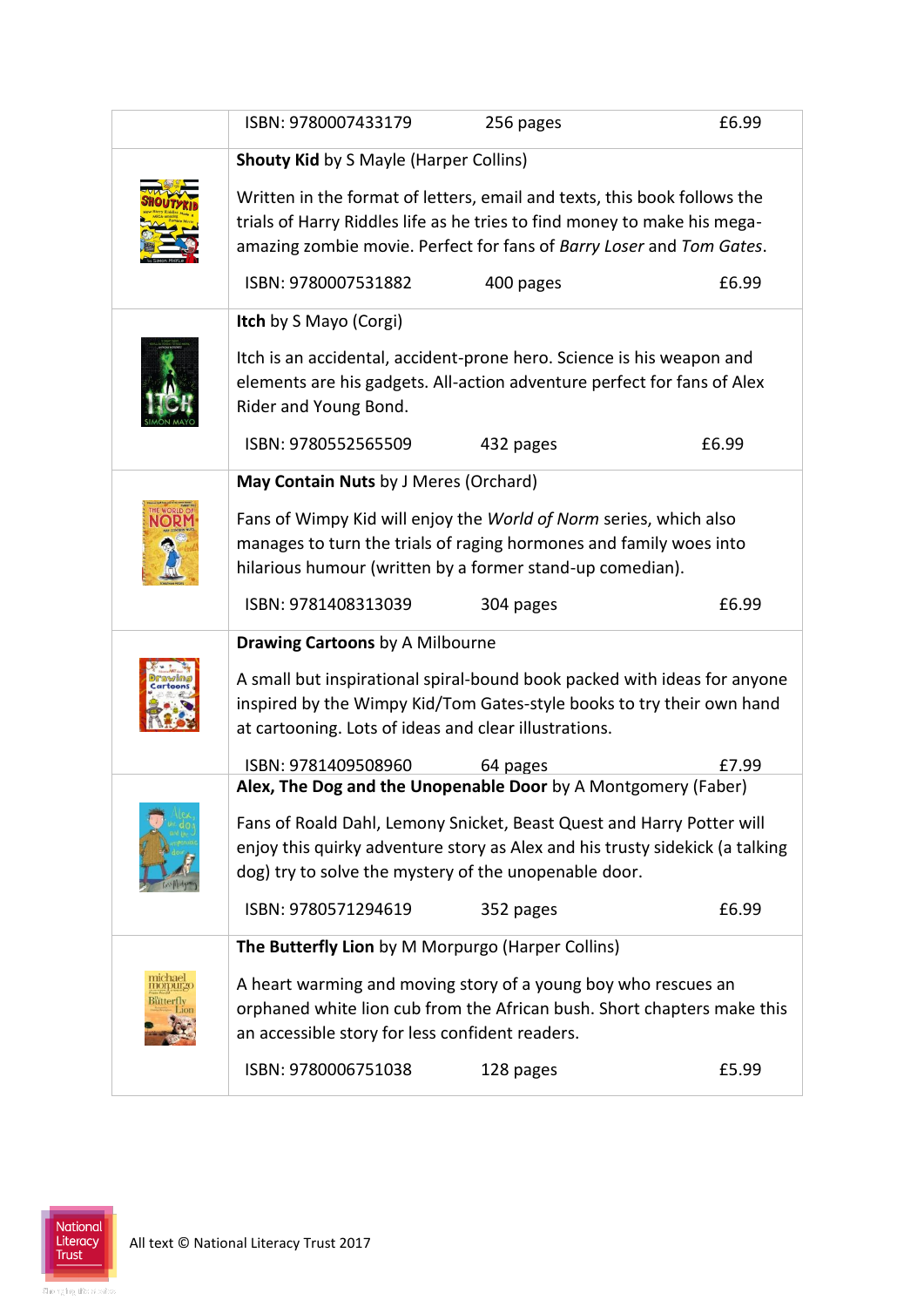| Young Readers Programme popular titles for ages 9-12 |                                                                                                                                                                                                                             |           |       |  |
|------------------------------------------------------|-----------------------------------------------------------------------------------------------------------------------------------------------------------------------------------------------------------------------------|-----------|-------|--|
|                                                      | Tom Gates is absolutely fantastic by L Pichon (Scholastic)                                                                                                                                                                  |           |       |  |
|                                                      | Latest in the Roald Dahl Funny Prize-winning series and another great<br>title for fans of the Wimpy Kid series. Read Tom Gates' homework<br>diary, full of doodles and stories.                                            |           |       |  |
|                                                      | ISBN: 9781407134512                                                                                                                                                                                                         | 272 pages | £6.99 |  |
|                                                      | <b>Black Dog</b> by L Pinfold (Templar)                                                                                                                                                                                     |           |       |  |
|                                                      | A timeless, thought-provoking book about facing up to anxiety, fears,<br>and the 'black dog' that visits some of us from time-to-time. A<br>beautifully-illustrated picture book for older children.                        |           |       |  |
|                                                      | ISBN: 9781848777484                                                                                                                                                                                                         | 32 pages  | £6.99 |  |
|                                                      | <b>Oliver &amp; the Seawigs</b> by P Reeve (Oxford University Press)                                                                                                                                                        |           |       |  |
|                                                      | Along with his friends, a grumpy old albatross, a short-sighted<br>mermaid, and a friendly island called Cliff, Oliver sets out to rescue his<br>missing parents. A lively adventure story with delightful illustrations.   |           |       |  |
|                                                      | ISBN: 9780192734884                                                                                                                                                                                                         | 208 pages | £6.99 |  |
|                                                      | <b>Rooftoppers</b> by K Rundell (Faber & Faber)                                                                                                                                                                             |           |       |  |
|                                                      | After surviving a shipwreck as a baby, Sophie visits Paris to look for<br>her mum and learns the tricks of roof-top living and also how to break<br>into buildings in order to survive. An exciting and original adventure. |           |       |  |
|                                                      | ISBN: 9780571280599                                                                                                                                                                                                         | 288 pages | £6.99 |  |
|                                                      | Holes by L Sachar (Bloomsbury)                                                                                                                                                                                              |           |       |  |
|                                                      | When Stanley is found guilty of a crime he didn't commit, he ends up<br>in Camp Greenlake, where his daily job is to dig holes. A witty, moving<br>story about his search for freedom, perfect for reluctant readers.       |           |       |  |
|                                                      | ISBN: 9780747544593                                                                                                                                                                                                         | 240 pages | £6.99 |  |
|                                                      | The Anti-Boredom Book of Brilliant Things to Do by A Seed<br>(Bloomsbury)                                                                                                                                                   |           |       |  |
|                                                      | A wacky book bursting with laugh-out-loud facts, games, quizzes and<br>things to do. Children can decide what to would do if they were Prime<br>Minister or discover yucky things that people eat around the world!         |           |       |  |
|                                                      | ISBN: 9781408850763                                                                                                                                                                                                         | 160 pages | £5.99 |  |

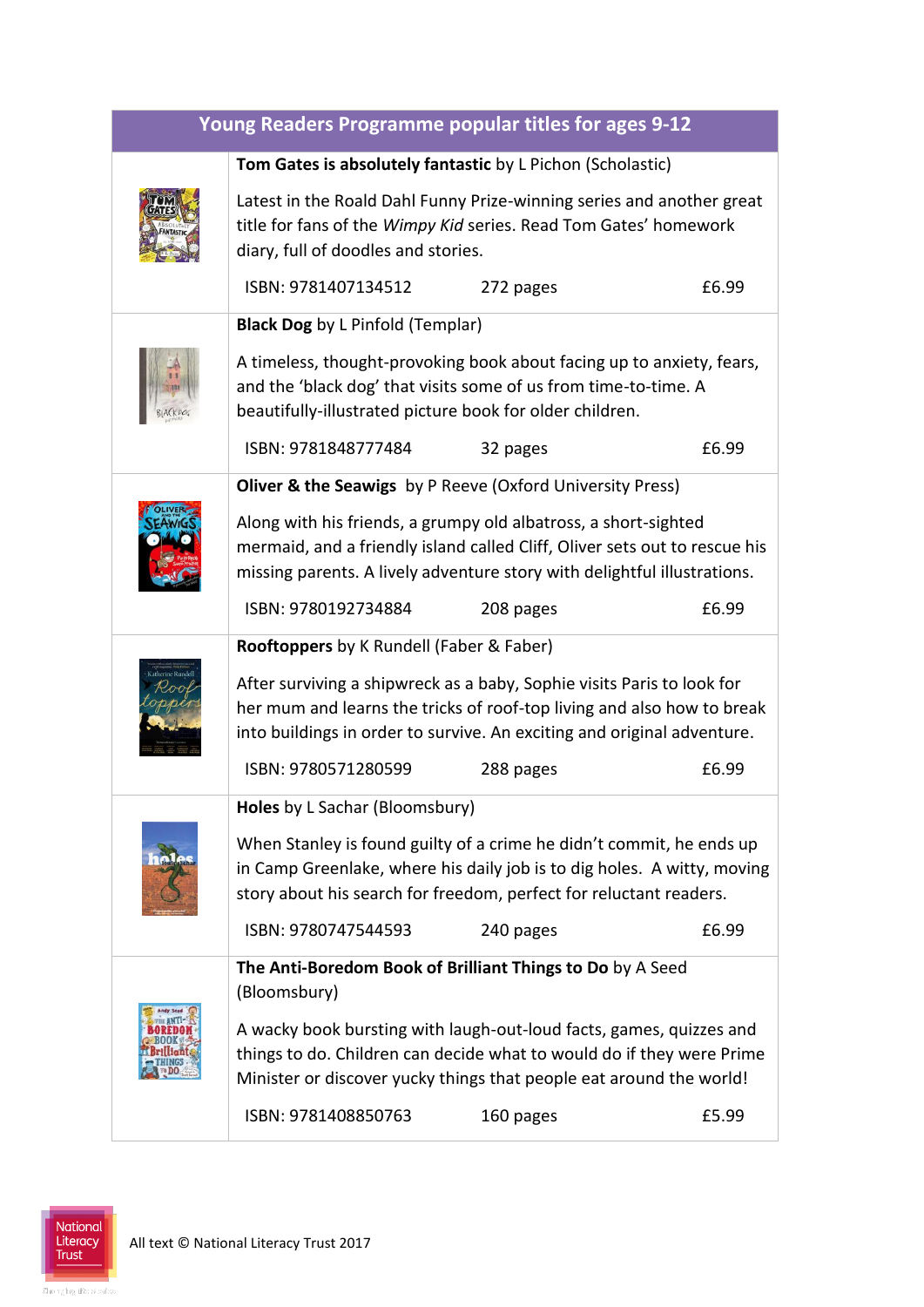|  | Polly Price's Totally Secret Diary by D Shulman (Red Fox)<br>Polly Price keeps a wonderfully funny diary as she records the mishaps<br>and mayhem backstage when she heads to America with the world's<br>most embarrassing mother. Perfect for newly confident readers. |           |       |
|--|--------------------------------------------------------------------------------------------------------------------------------------------------------------------------------------------------------------------------------------------------------------------------|-----------|-------|
|  |                                                                                                                                                                                                                                                                          |           |       |
|  | ISBN: 9781862304239                                                                                                                                                                                                                                                      | 144 pages | £6.99 |
|  | Horrid Henry's Bodies by F Simon (Orion)                                                                                                                                                                                                                                 |           |       |
|  | Did you know a spider has 48 knees? Or that your brain feels like jelly?<br>This fascinating book is packed with freaky facts that will appeal to<br>Horrid Henry and trivia fans alike.                                                                                 |           |       |
|  | ISBN: 9781444001624                                                                                                                                                                                                                                                      | 96 pages  | £4.99 |

| Young Readers Programme popular titles for ages 9-12 |                                                                                                                                                                                                                      |           |       |
|------------------------------------------------------|----------------------------------------------------------------------------------------------------------------------------------------------------------------------------------------------------------------------|-----------|-------|
|                                                      | Marathon (Battle Books) by G Smailes (Franklin Watts)                                                                                                                                                                |           |       |
|                                                      | Replay major battles in history and influence the outcome in this cross<br>between a choose-your-own adventure and history book, described as<br>'Horrible Histories meets Fighting Fantasy'.                        |           |       |
|                                                      | ISBN: 9781445101149                                                                                                                                                                                                  | 128 pages | £5.99 |
|                                                      | Liar & Spy by R Stead (Andersen Press)                                                                                                                                                                               |           |       |
|                                                      | When Georges' family move to a new apartment, he meets Safer who runs<br>a spy club and is determined to teach Georges everything he knows. A<br>wonderfully touching story for older readers.                       |           |       |
|                                                      | ISBN: 9781849395427                                                                                                                                                                                                  | 240 pages | £6.99 |
|                                                      | Write Your Own Storybook by L Stowell (Usborne)                                                                                                                                                                      |           |       |
|                                                      | Packed with ideas, inspiration and tips to make writing fun, this colour-<br>illustrated resource for will help budding authors to bring out their inner<br>bestseller!                                              |           |       |
|                                                      | ISBN: 9781409523352                                                                                                                                                                                                  | 96 pages  | £7.99 |
|                                                      | Mr Stink by D Walliams (Harper Collins)                                                                                                                                                                              |           |       |
|                                                      | Another hilarious and moving novel from David Walliams, a story of<br>prejudice and acceptance, funny lists and silly words. Our hero Ben is<br>bored beyond belief after he is made to stay at his grandma's house. |           |       |
|                                                      | ISBN: 9780007279067                                                                                                                                                                                                  | 272 pages | £6.99 |